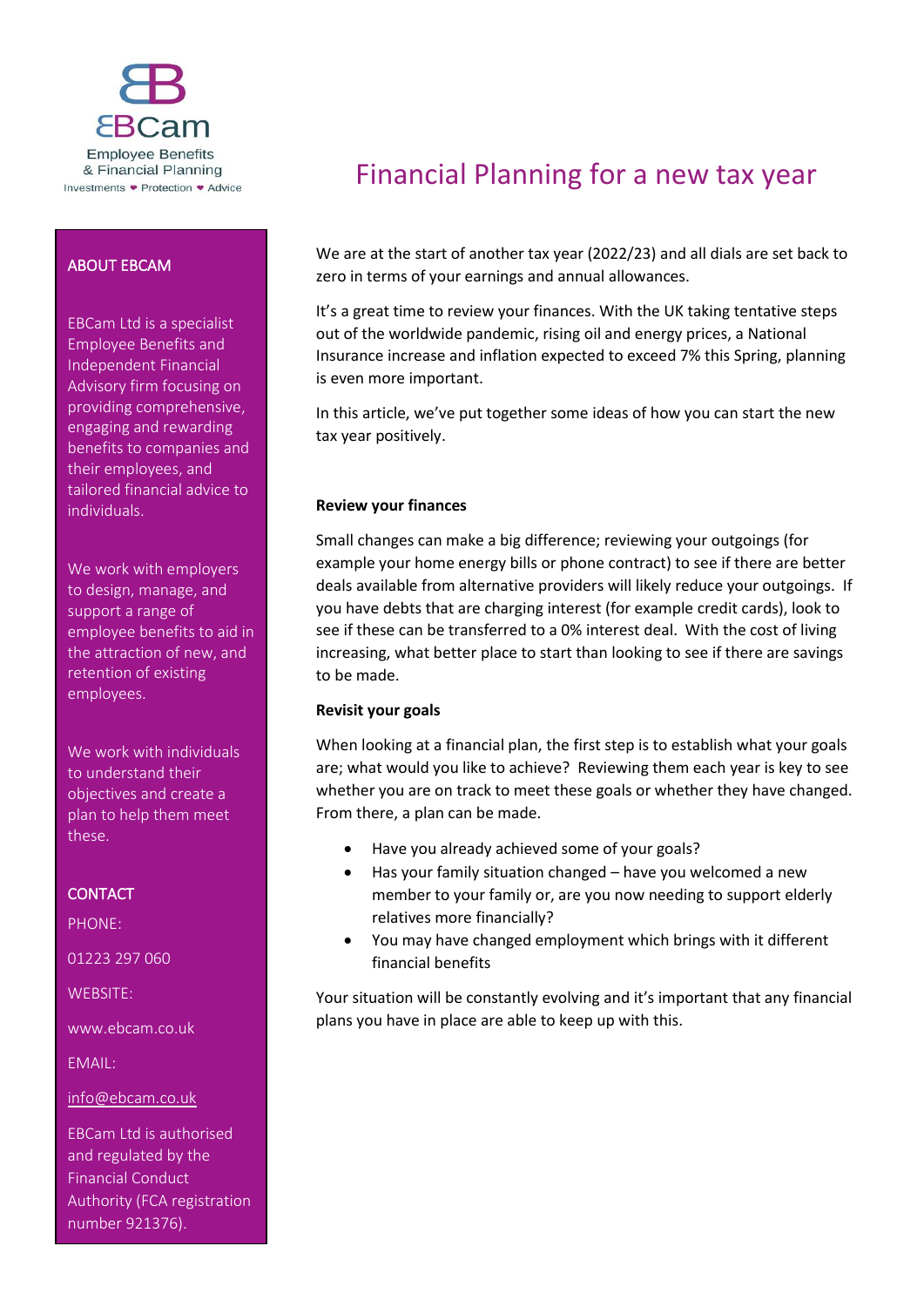

## ABOUT EBCAM

EBCam Ltd is a specialist Employee Benefits and Independent Financial Advisory firm focusing on providing comprehensive, engaging and rewarding benefits to companies and their employees, and tailored financial advice to individuals.

We work with employers to design, manage, and support a range of employee benefits to aid in the attraction of new, and retention of existing employees.

We work with individuals to understand their objectives and create a plan to help them meet these.

# **CONTACT**

PHONE: 01223 297 060 WEBSITE: www.ebcam.co.uk

EMAIL:

[info@ebcam.co.uk](mailto:info@ebcam.co.uk)

EBCam Ltd is authorised and regulated by the Financial Conduct Authority (FCA registration number 921376).

## **Complete your tax return**

If you need to complete a self-assessment tax return, get this done as early as you can. Not only does this mean you don't have to worry about it towards the deadline for completion (31 January 2023 for online tax returns for the 2021/22 tax year), if you are due a refund of tax, the earlier you complete your return, the earlier this refund will be paid (either by a lump sum refund or by a change to your tax code).

If you are a higher- or additional-rate taxpayer whose pension contributions are not paid via salary sacrifice, you must complete a tax return to claim any additional income tax relief due on your contributions, or write to your local tax office to inform them. Basic-rate relief is automatically added to your pension for any personal contributions you make (not via salary sacrifice), so for every £80 you contribute, HMRC will automatically top this up by £20, but if you are due any further relief, this will need to be re-claimed.

## **Pension contributions**

Adding money to your pension helps you save for retirement and can also reduce the amount of income tax you have to pay. If you are making pension contributions via salary sacrifice, this can also help reduce the burden of the National Insurance increase.

If you are a UK resident, under the age of 75, the general rule is you can contribute as much as you earn to pensions each tax year and receive tax relief. This is usually capped at £40,000 however, you may be able to take advantage of unused allowances from previous tax years to contribute more than this (known as the carry forward rule). For high earners, where total income from all sources is above £200,000, a calculation will need to be completed to determine whether you are subject to a Tapered Annual Allowance, a restriction on the amount that could be paid into a pension scheme with tax relief. The minimum that the annual allowance can taper down is £4,000.

## **ISA allowances**

ISAs are a good addition to any financial plan; whilst there is no tax relief up front, once invested, there is no UK income tax or capital gains tax, and you don't need to complete a tax return to declare your investment. Junior ISAs, available to those aged under 18, are a great way to help give children a financial head start. The ISA and Junior ISA allowances remain unchanged at £20,000 and £9,000 respectively.

Cash ISA rates continue to provide low interest rates and, whilst the current volatility in markets can be off-putting, investing into stocks and shares is likely to remain the best option for longer-term savings.